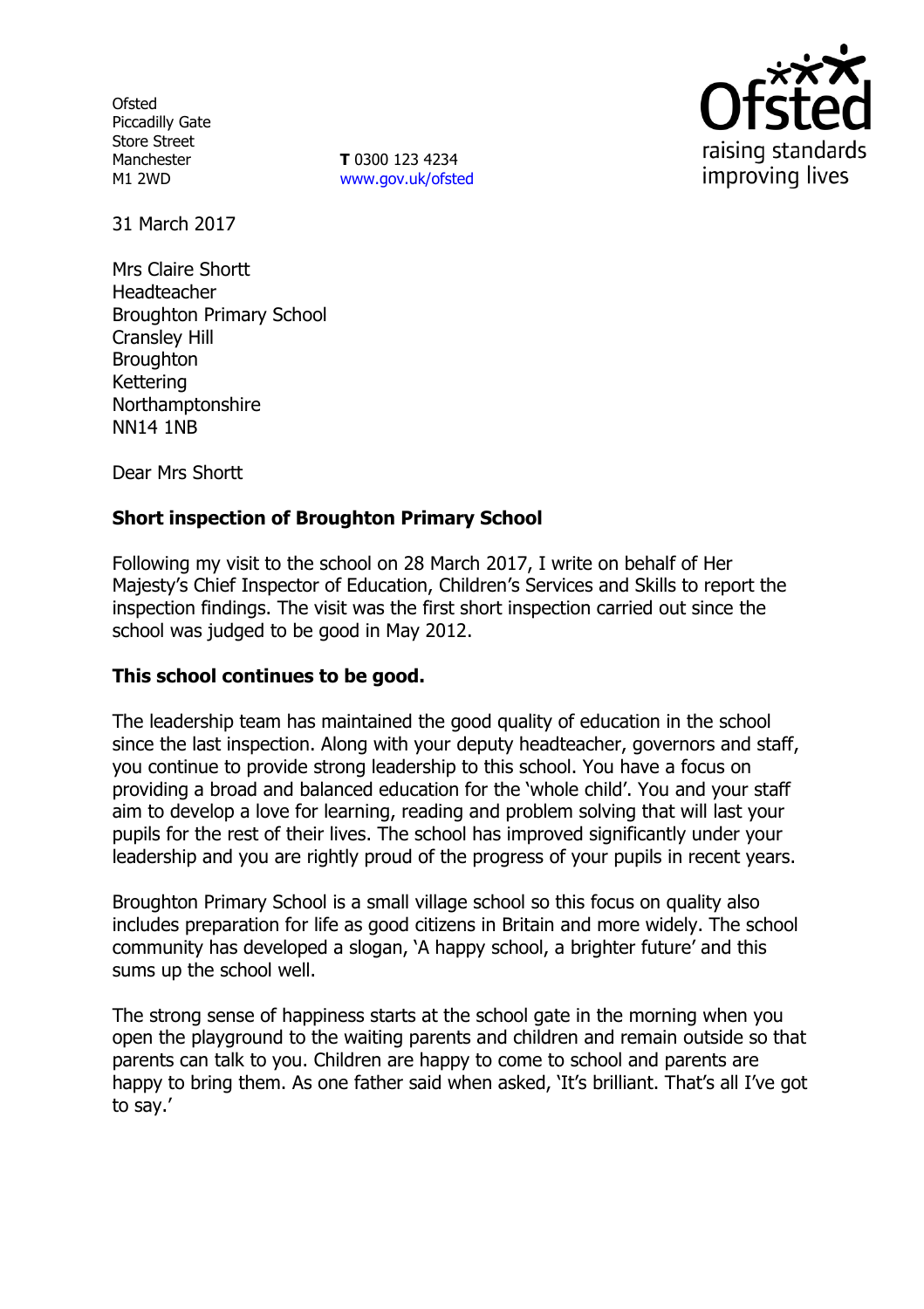

There is a balance between emphasis on pupils' progress and academic success and on wider development. Governors are in full support of this and talk about leaders who 'love their figures' but who know that there is more to the school than that. Children have experience of the arts and sport, and they have the opportunity to learn a musical instrument such as the violin, ukulele or drums, to play football, to act or to sing. Pupils can get involved in the school council and there are plenty of clubs and activities before, during and after school. A residential experience was described with great enthusiasm by a group of pupils. In lessons also there is colour brought to pupils' learning – you told me that when they learned about the Great Fire of London, there was a planned real fire.

Governors and senior leaders are clear about strengths and areas for improvement and have appropriate plans in place. Staff say that they feel lucky to work here, that the school is always striving to improve and they are always working on 'whatever the next thing is'. Governors are vigilant in ensuring that their pride in a good school does not become complacency. They work well with senior leaders to ensure that there are no surprises, checking with external published information and with governors at other schools to ensure that their judgements are correct.

The school has increased in popularity and so classes in the older year groups have filled up with children from a rich variety of backgrounds, often from outside the village. School outcomes have improved over the last few years. School leaders track the progress of each child in reading, writing, mathematics and science with regular assessments informing understanding of their progress. Leaders plan subsequent interventions to help pupils catch up where necessary. Tracking is very much focused on the individual child and you say that you are now working on a strengthened system that will enable you to track progress over the full seven years.

You and your team have successfully addressed the areas for improvement identified at the last inspection. For example, standards of attainment in mathematics have risen such that the 2016 key stage 2 mathematics progress score placed the school in the top 20% of schools nationally for mathematics. You have also worked hard to improve and develop different ways to communicate with parents and to listen to their views. These include texts, whiteboards, regular newsletters and conversations at parents' evenings and other events. This has been largely successful such that 95% of parents in the inspection survey said that they would recommend the school to other parents. You and your governors are aware that communication can be improved still further by ensuring that the information on the school website is current, accurate and easy for parents to find and understand.

Work in the early years has continued to be a strength of the school and lays down a solid foundation for the learning to come as the children get older. You analyse carefully any assessment information to identify next steps for improvement, such as responding to the relatively weaker progress of disadvantaged pupils in their reading and writing in 2016. As a result, staff are confident that they are developing the correct aspects of their work.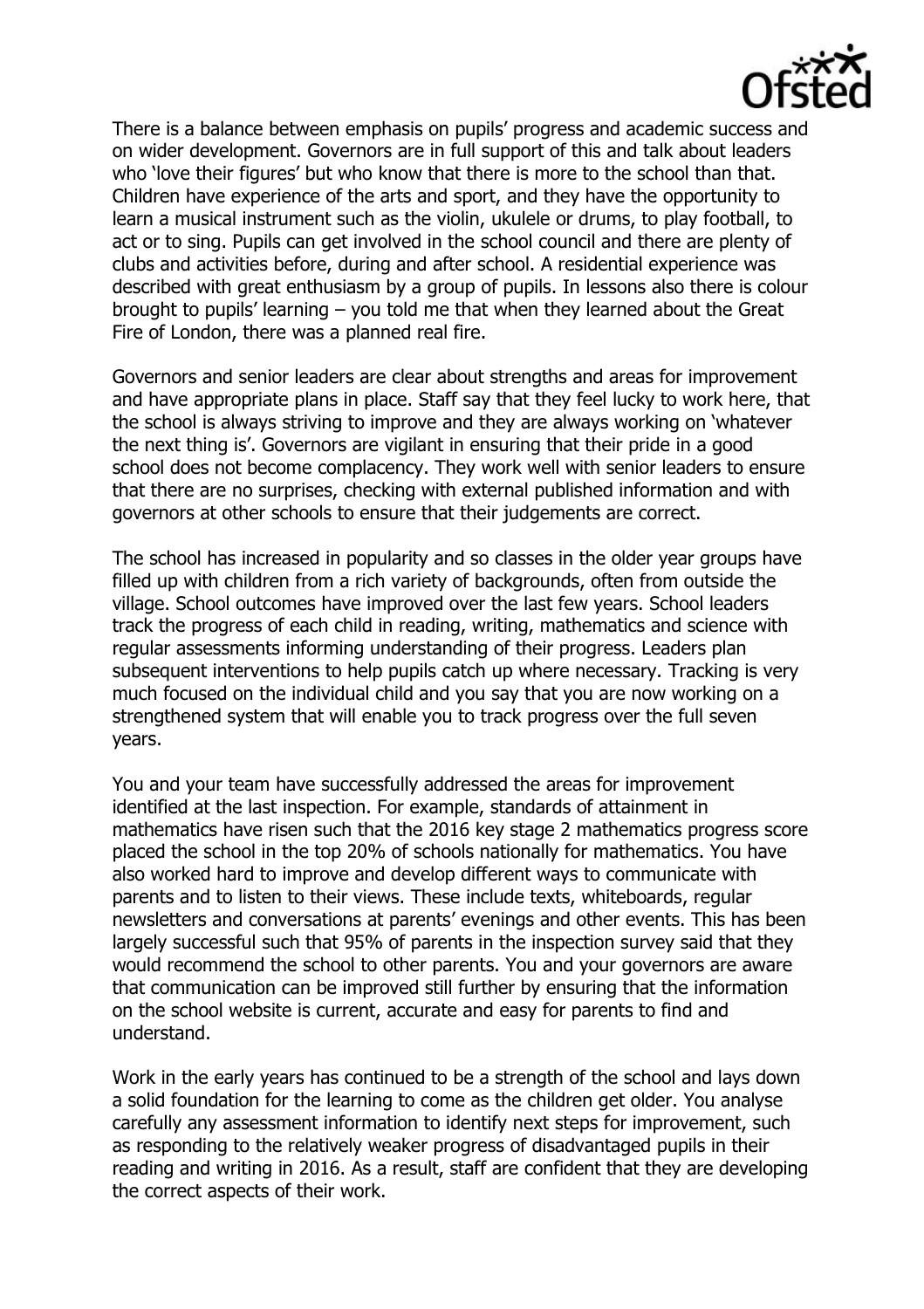

Despite these improvements, there is potential to refine teaching further. For example, although the new mathematics curriculum has enabled most pupils to thrive, the integration of problem solving and reasoning into learning has not yet been planned consistently for all pupils. You are also aware that pupils' responses to reading can be deepened and that there is scope to track pupils' progress in a wider range of subjects.

## **Safeguarding is effective.**

You are the school's designated safeguarding officer, supported by another trained member of staff. You have detailed knowledge of the pupils in your school and the difficulties some of them face. You have ensured that staff and governors are well trained through face-to-face and online courses. Staff awareness of safeguarding issues is maintained at a high level because keeping pupils safe is a discussion point in training throughout the year.

The safeguarding policy and procedures are up to date and take account of the most recent legislation. You ensure that safeguarding records are securely stored and that you have a detailed knowledge of the school's work with other agencies to ensure that each individual child is protected. You take decisive and persistent action so that vulnerable pupils receive the help they need.

Pupils in the school say that they feel safe and are able to tell an adult if they are worried about a friend or themselves. They have also been taught to keep themselves safe. For example, pupils were confident to talk about using the internet safely and knew not to share personal information. One pupil had developed a question that could be asked to check whether friends are who they say they are. The school has supported parents with this so that the pupils are as safe as possible when using computers at home.

The pupils spoken to were happy to come to school and were clear that any namecalling is rare and quickly dealt with. They say that you tell them that they must have 'kind hands and feet'. As a result of these examples and other ongoing care throughout the school, leaders have ensured that all safeguarding arrangements are fit for purpose and records are detailed and of high quality.

# **Inspection findings**

- **Pupils' understanding and progress in mathematics have improved since the last** inspection. Work in books shows careful and regular practice of new skills and techniques. This led to very strong progress for Year 6 pupils in 2016. Demand is pitched according to the needs and age of the child. However, there is not yet consistent integration of problem-solving and reasoning activities into regular classroom learning for all pupils.
- In 2016, disadvantaged pupils in key stage 1 did not appear to make as much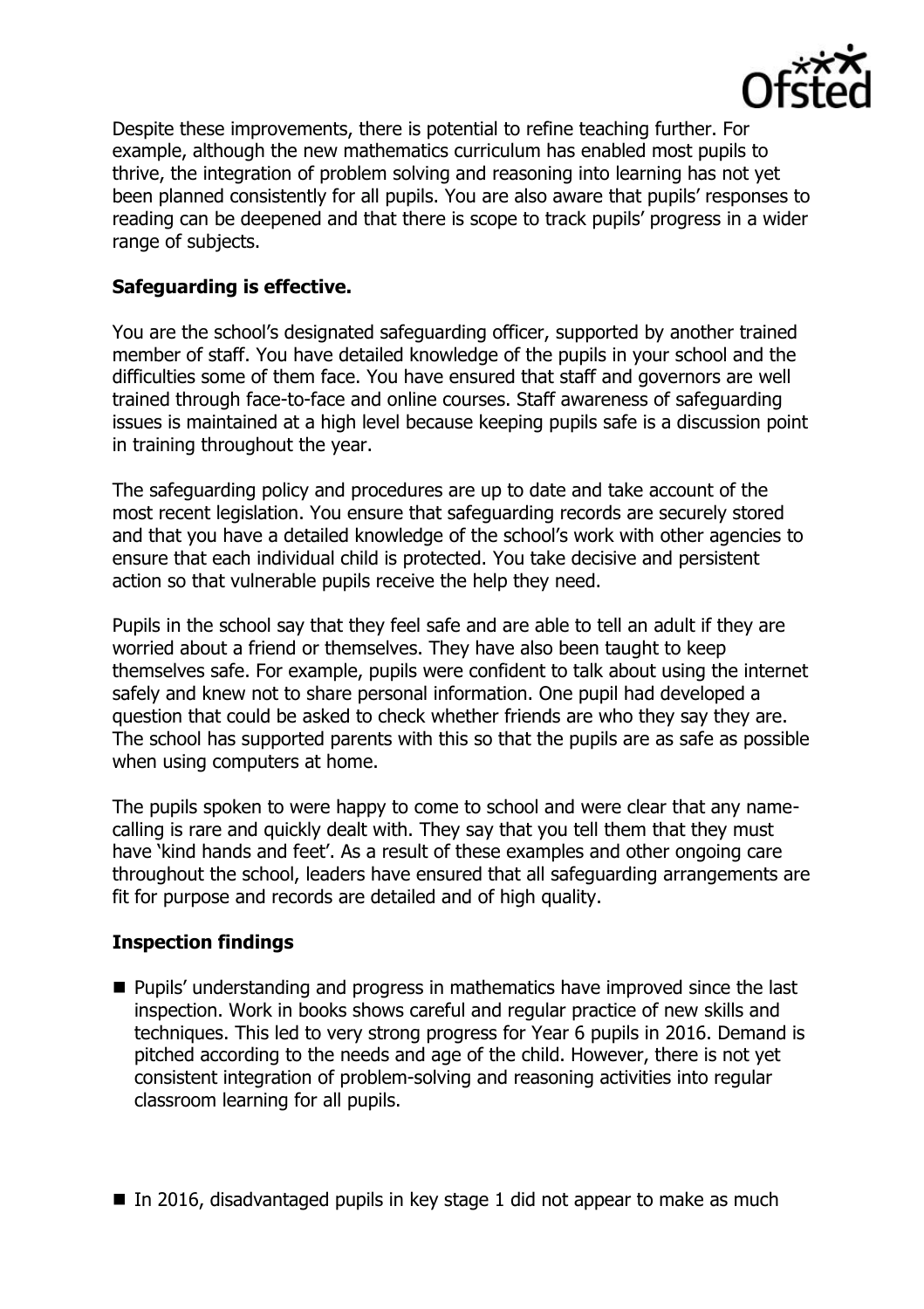

progress as others in reading and writing at the highest standards. However, numbers are very small. More widely, in-school information suggested that results might fall in 2016. You planned a range of careful extra help and you were all very pleased when the forecasted drop did not happen. This year, you have identified aspects of reading where further improvements can be made and have adjusted teaching accordingly. Leaders and governors have ensured that there are well-trained adults working alongside pupils who are able to make a positive impact on learning. For example, in a lesson on writing in the future tense, adults could be heard challenging pupils to develop their sentences.

- In addition to reading, writing and mathematics, pupils are able to learn about a wide range of other subjects and this enriches their time in school. Subjects such as history or geography are blended creatively in series of lessons on a topic such as 'castles'. As a result, it is not easy for progress in any one subject to be disentangled. You have developed portfolios of work to show the pupils and teachers the quality that is expected. The topic work is also used to provide literacy and numeracy opportunities. However, despite these constructive experiences, leaders do not have an overview of progress in these other subjects, with the exception of science, and so cannot fully identify strengths and weaknesses for individual pupils.
- $\blacksquare$  A great deal of thought has been given to the way parents are involved in the life of the school. Parent governors have put themselves forward in recent years. There have also been new methods introduced such as texts and whiteboards. Many parents appreciate your availability to them. The vast majority of parents say that they are very happy and have 'absolutely no complaints'. A very small number would like to feel even more involved in decisions. Leaders could ensure even better communication through the school website where documents are not always as accurate as required, or published in a timely fashion. Governors had already noticed this and have introduced a new system to regularly check compliance with the latest requirements.

### **Next steps for the school**

Leaders and those responsible for governance should ensure that they:

- continue to respond to the challenges of the new mathematics curriculum and assessment system by integrating reasoning and problem-solving experiences into the learning of all children
- consider how best to evaluate the progress of children in a wider range of subjects so that successful strategies can be identified and developed still further
- $\blacksquare$  ensure that all the statutory and recommended information for parents on the website is as accurate and up to date as it should be.

I am copying this letter to the chair of the governing body, the regional schools commissioner and the director of children's services for Northamptonshire. This